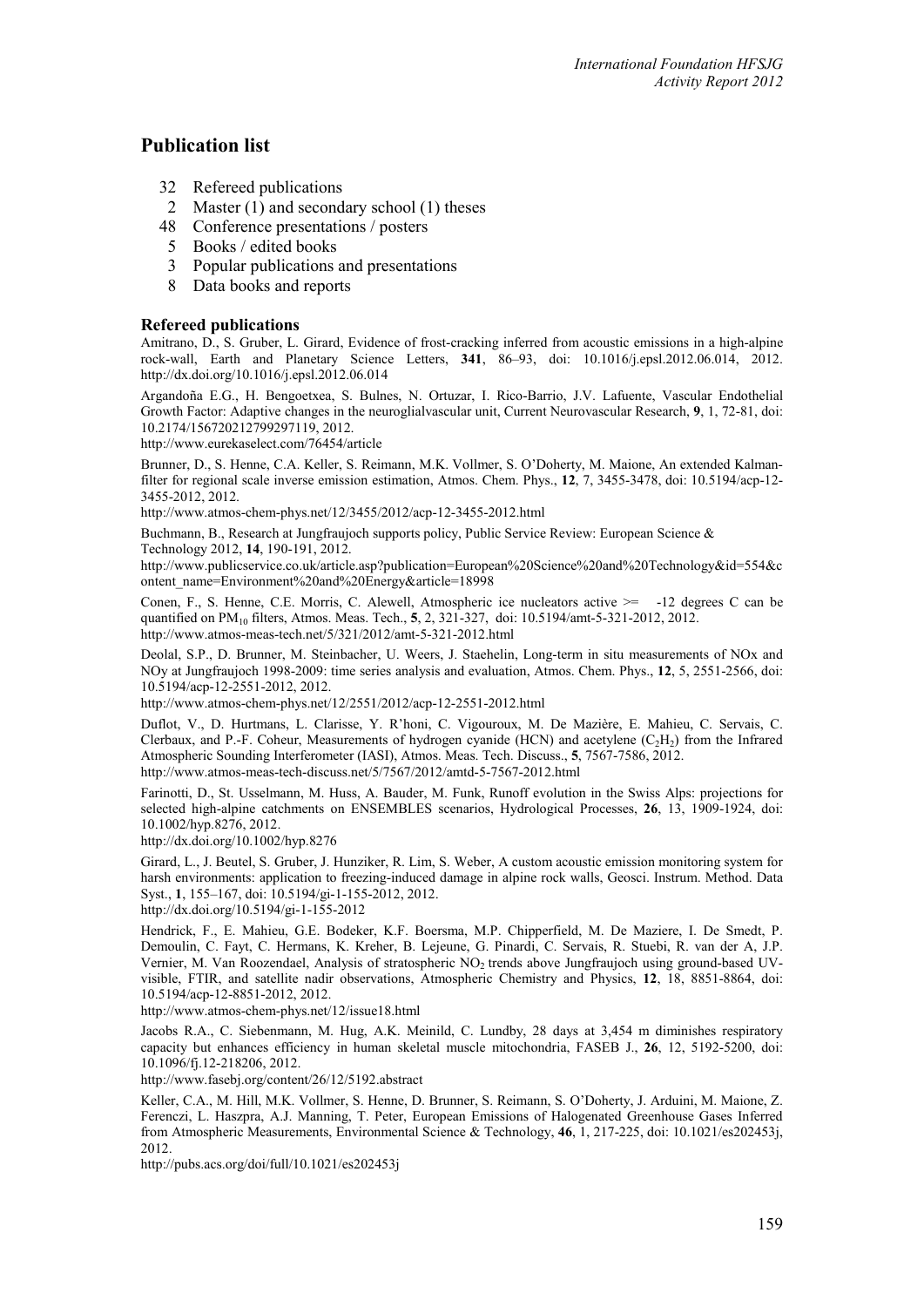Kerzenmacher, T., B. Dils, N. Kumps, T. Blumenstock, C. Clerbaux, P.-F. Coheur, P. Demoulin, O. García, M. George, D.W.T Griffith, F. Hase, J. Hadji-Lazaro, D. Hurtmans, N. Jones, E. Mahieu, J. Notholt, C. Paton-Walsh, U. Raffalski, T. Ridder, M. Schneider, C. Servais, and M. De Mazière, Validation of IASI FORLI carbon monoxide retrievals using FTIR data from NDACC, Atmos. Meas. Tech., **5**, 2751-2761, 2012. http://orbi.ulg.ac.be/handle/2268/124179

Kohlhepp, R., R. Ruhnke, M.P. Chipperfield, M. De Mazière, J. Notholt, S. Barthlott, R.L. Batchelor, R.D. Blatherwick, Th. Blumenstock, M.T. Coffey, P. Demoulin, H. Fast, W. Feng, A. Goldman, D.W.T. Griffith, K. Hamann, J.W. Hannigan, F. Hase, N.B. Jones, A. Kagawa, I. Kaiser, Y. Kasai, O. Kirner, W. Kouker, R. Lindenmaier, E. Mahieu, R.L. Mittermeier, B. Monge-Sanz, I. Morino, I. Murata, H. Nakajima, M. Palm, C. Paton-Walsh, U. Raffalski, Th. Reddmann, M. Rettinger, C.P. Rinsland, E. Rozanov, M. Schneider, C. Senten, C. Servais, B.-M. Sinnhuber, D. Smale, K. Strong, R. Sussmann, J.R. Taylor, G. Vanhaelewyn, T. Warneke, C. Whaley, M. Wiehle, and S.W. Wood, Observed and simulated time evolution of HCl, ClONO<sub>2</sub>, and HF total column abundances, Atmos. Chem. Phys., **12**, 3527-3556, 2012.

http://hdl.handle.net/2268/117940

Kristiansen, N. I., A. Stohl, A.J. Prata, N. Bukowiecki, H. Dacre, D. Eckhardt, S. Henne, M.C. Hort, B.T. Johnson, F. Marenco, B. Neininger, O. Reitebuch, P. Seibert, D.J. Thomson, H.N. Webster and B. Weinzierl, Performance assessment of a volcanic ash transport model mini-ensemble used for inverse modeling of the 2010 Eyjafjallajökull eruption, Journal of Geophysical Research, **117**, D00U11, doi: 10.1029/2011JD016844, 2012. http://dx.doi.org/10.1029/2011JD016844

Logan, J.A., J. Staehelin, I.A. Megretskaia, J.P. Cammas, V. Thouret, H. Claude, H. De Backer, M. Steinbacher, H.E. Scheel, R. Stuebi, M. Froehlich, R. Derwent, Changes in ozone over Europe: Analysis of ozone measurements from sondes, regular aircraft (MOZAIC) and alpine surface sites, Journal of Geophysical Research-Atmospheres, **117**, 1-23, doi: 10.1029/2011jd016952, 2012.

http://www.agu.org/pubs/crossref/2012/2011JD016952.shtml

Nyeki, S., C.H. Halios, W. Baum, K. Eleftheriadis, H. Flentje, J. Groebner, L. Vuilleumier, C. Wehrli, Groundbased aerosol optical depth trends at three high-altitude sites in Switzerland and southern Germany from 1995 to 2010, Journal of Geophysical Research-Atmospheres, **117**, doi: 10.1029/2012jd017493, 2012. http://www.agu.org/pubs/crossref/2012/2012JD017493.shtml

Parrish, D. D., K.S. Law, J. Staehelin, R. Derwent, O.R. Cooper, H. Tanimoto, A. Volz-Thomas, S. Gilge, H.-E. Scheel, M. Steinbacher, E. Chan, Long-term changes in lower tropospheric baseline ozone concentrations at northern mid-latitudes, Atmospheric Chemistry and Physics, **12**, 11485-11504, doi:10.5194/acp-12-11485-2012, 2012.

http://www.atmos-chem-phys.net/12/11485/2012/acp-12-11485-2012.html

Piters, A.J.M., K. F. Boersma, M. Kroon, J. C. Hains, M. Van Roozendael, F. Wittrock, N. Abuhassan, C. Adams, M. Akrami, M. Allaart, I. Alonso Calvo, A. Apituley, H.B. Bergwerff, A.J.C. Berkhout, D. Brunner, A. Cede, J. Chong, K. Clémer, C. Fayt, U. Frieß, L.F.L. Gast, M. Gil Ojeda, F. Goutail, R. Graves, A. Griesfeller, K. Großmann, G. Hemerijckx, F. Hendrick, B. Henzing, J. Herman, C. Hermans, M. Hoexum, G.H. van der Hoff, H. Irie, P.V. Johnston, Y. Kanaya, M.P. Keuken, Y.J. Kim, H. Klein-Baltink, K. Kreher , G. de Leeuw, R. Leigh, A. Merlaud, M.M. Moerman, P. Monks, G.H. Mount, M. Navarro-Comas, H. Ötjen, A. Pazmino, E. Peters , A. du Piesanie, G. Pinardi, O. Puentedura, A. Richter, H.K. Roscoe, A. Schönhardt, B. Schwarzenbach, R. Shaiganfar, W. Sluis, E. Spinei, A.P. Stolk, K. Strong, D. Swart, H. Takashima , T. Vlemmix, M. Vrekoussis, T. Wagner, C. Whyte, K. Wilson, M. Yela, S. Yilmaz, P. Zieger, Y. Zhou, The Cabauw Intercomparison campaign for Nitrogen Dioxide Measuring Instruments (CINDI): Design, Execution, and First Results, Atmos. Meas. Tech., **5**, 457-485, 2012.

http://www.atmos-meas-tech.net/5/457/2012/amt-5-457-2012.html

Popp, C., D. Brunner, A. Damm, C. Fayt, M. Van Roozendael, and B. Buchmann, High resolution NO2 remote sensing from the Airborne Prism EXperiment (APEX) imaging spectrometer, Atmos. Meas. Tech., **5**, 2211–2225, 2012.

http://www.atmos-meas-tech.net/5/2211/2012/amt-5-2211-2012.html

Riepl, R. L., R. Fischer, H. Hautmann, G. Hartmann, T. D. Muller, M. Tschop, M. Toepfer, B. Otto, Influence of acute exposure to high altitude on Basal and postprandial plasma levels of gastroenteropancreatic peptides, PloS one, **7**, 9, e44445-e44445, doi: 10.1371/journal.pone.0044445, 2012.

http://www.ncbi.nlm.nih.gov/pmc/articles/PMC3435278/

Rinsland, C.P., E. Mahieu, P. Demoulin, R. Zander, Ch. Servais, J.M. Hartmann, Decrease of the carbon tetrachloride (CCI4) loading above Jungfraujoch, based on high resolution infrared solar spectra recorded between 1999 and 2011, Journal of Quantitative Spectroscopy & Radiative Transfer, **113**, 1322-1329, doi: 10.1016/j.jqsrt.2012.02.016,2012.

http://www.sciencedirect.com/science/article/pii/S0022407312000763

Risi, C., D. Noone, J. Worden, C. Frankenberg, G. Stiller, M. Kiefer, B. Funke, K. Walker, P. Bernath, M. Schneider, D. Wunch, V. Sherlock, N. Deutscher, D. Griffith, P.O. Wennberg, K. Strong, D. Smale, E. Mahieu, S. Barthlott, F. Hase, O. García, J. Notholt, T. Warneke, G.C. Toon, D. Sayres, S. Bony, J. Lee, D. Brown, R. Uemura, and C. Sturm, Process-evaluation of tropospheric humidity simulated by general circulation models using water vapor isotopologues: 1. Comparison between models and observations, J. Geophys. Res., **117**, D05303, doi: 10.1029/2011JD016621, 2012. http://hdl.handle.net/2268/123815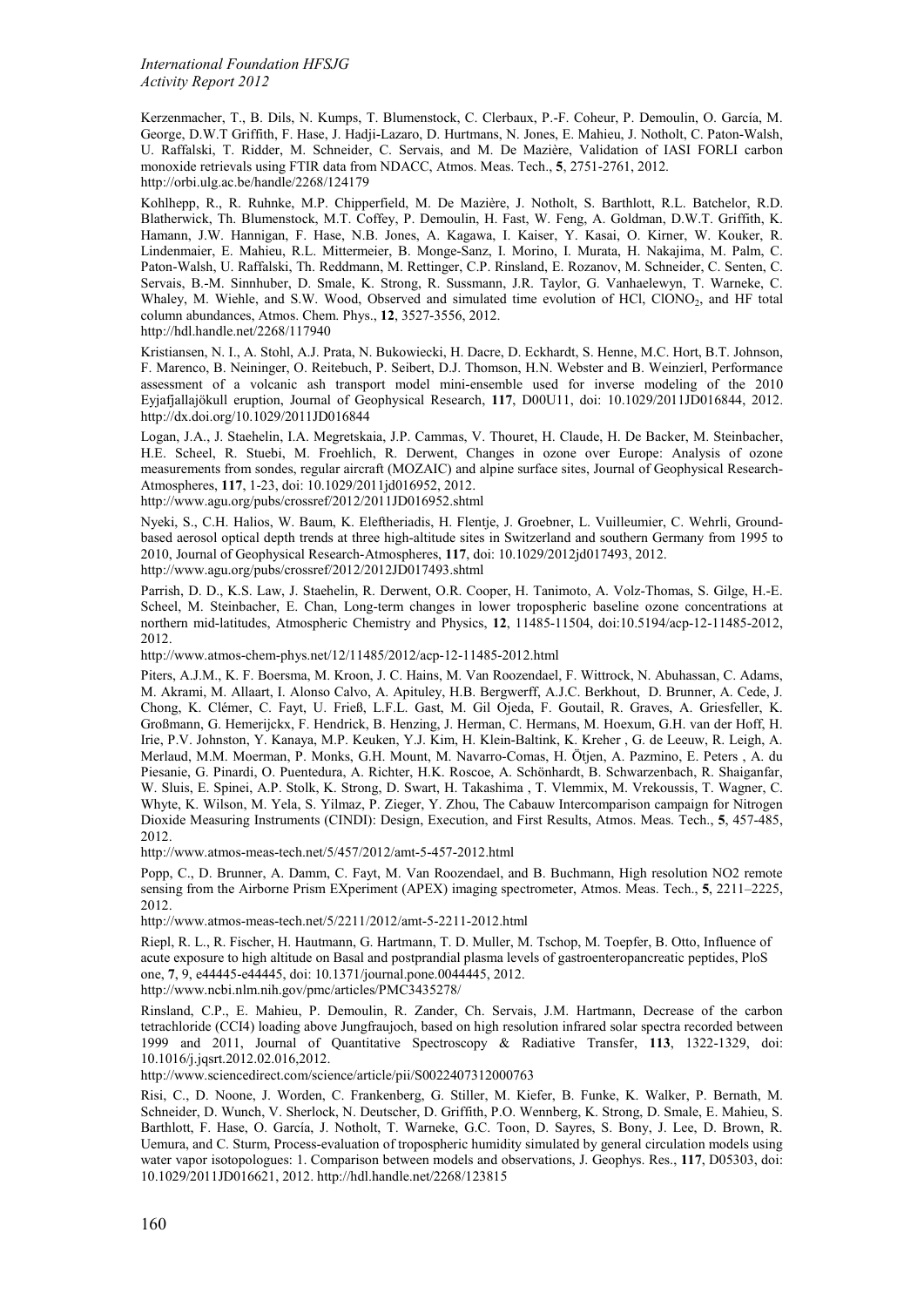Ruckstuhl, A. F., Henne, S., Reimann, S., Steinbacher, M., Vollmer, M. K., O'Doherty, S., Buchmann, B., Hueglin, C., Robust extraction of baseline signal of atmospheric trace species using local regression, Atmospheric Measurement Techniques, **5**, 11, 2613-2624, 2012.

http://www.atmos-meas-tech.net/5/2613/2012/amt-5-2613-2012.html

Saikawa, E., M. Rigby, R. G. Prinn, S. A. Montzka, B. R. Miller, L. J. M. Kuijpers, P. J. B. Fraser, M. K. Vollmer, et al., Global and regional emissions estimates for HCFC-22, Atmos. Chem. Phys., **12**, 10033-10050, doi: 10.5194/acp-12-10033-2012, 2012.

http://www.atmos-chem-phys.net/12/10033/2012/acp-12-10033-2012.pdf

Schneider, M., S. Barthlott, F. Hase, Y. González, K. Yoshimura, O.E. García, E. Sepúlveda, A. Gomez-Pelaez, M. Gisi, R. Kohlepp, S. Dohe, T. Blumenstock, K. Strong, D. Weaver, M. Palm, N.M. Deutscher, T. Warneke, J. Notholt, B. Lejeune, P. Demoulin, N. Jones, D.W.T. Griffith, D. Smale, and J. Robinson, Ground-based remote sensing of tropospheric water vapor isotopologues within the project MUSICA, Atmos. Meas. Tech., **5**, 3007- 3027, doi: 10.5194/amt-5-3007-2012, 2012.

http://hdl.handle.net/2268/135828

Spiegel, J.K., P. Zieger, N. Bukowiecki, E. Hammer, E. Weingartner, W. Eugster, Evaluating the capabilities and uncertainties of droplet measurements for the fog droplet spectrometer (FM-100), Atmospheric Measurement Techniques, **5**, 9, 2237-2260, doi: 10.5194/amt-5-2237-2012, 2012.

http://www.atmos-meas-tech-discuss.net/5/3333/2012/amtd-5-3333-2012.html

Thevenon, F., M. Chiaradia, T. Adatte, Ch. Hueglin, J. Pote, Characterization of Modern and Fossil Mineral Dust transported to High Altitude in the Western Alps: Saharan Sources and Transport Patterns, Advances in Meteorology, 1-14, doi: 10.1155/2012/674385, 2012. http://www.hindawi.com/journals/amet/2012/674385/

van der Laan-Luijkx, I.T., S. van der Laan, C. Uglietti, M.F. Schibig, R.E.M. Neubert, H.A.J. Meijer, W.A. Brand, A. Jordan, J.M. Richter, M. Rothe, and M.C. Leuenberger, Atmospheric CO2, δ(O2/N2) and δ13CO2 measurements at Jungfraujoch, Switzerland: results from a flask sampling intercomparison program, Atmos. Meas. Tech. Discuss., **5**, 7293-7322, doi: 10.5194/amtd-5-7293-2012, 2012.

http://www.atmos-meas-tech-discuss.net/5/7293/2012/

Wiedensohler, A., W. Birmili, A. Nowak, A. Sonntag, K. Weinhold, M. Merkel, B. Wehner, T. Tuch, S. Pfeifer, M. Fiebig, A.M. Fjäraa, E. Asmi, K. Sellegri, R. Depuy, H. Venzac, P. Villani, P. Laj, P. Aalto, J.A. Ogren, E. Swietlicki, P. Williams, P. Roldin, P. Quincey, C. Hüglin, R. Fierz-Schmidhauser, M. Gysel, E. Weingartner, F. Riccobono, S. Santos, C. Grüning, K. Faloon, D. Beddows, R. Harrison, C. Monahan, S.G. Jennings, C.D. O'Dowd, A. Marinoni, H.-G. Horn, L. Keck, J. Jiang, J. Scheckman, P.H. McMurry, Z. Deng, C.S. Zhao, M. Moerman, B. Henzing, G. de Leeuw, G. Löschau and S. Bastian, Mobility particle size spectrometers: harmonization of technical standards and data structure to facilitate high quality long-term observations of atmospheric particle number size distributions, Atmos. Meas. Tech., **5**, 657-685, doi: 10.5194/amt-5-657-2012, 2012.

http://dx.doi.org/10.5194/amt-5-657-2012

Zieger, P., E. Kienast-Sjoegren, M. Starace, J. von Bismarck, N. Bukowiecki, U. Baltensberger, F.G. Wienhold, T. Peter, T. Ruhtz, M.C. Coen, L. Vuilleumier, O. Maier, E. Emili, C. Popp, E. Weingartner, Spatial variation of aerosol optical properties around the high-alpine site Jungfraujoch (3580 m a.s.l.), Journal of Atmospheric Chemistry and Physics, **12**, 15, 7231-7249, doi: 10.5194/acp-12-7231-2012, 2012.

http://www.atmos-chem-phys.net/12/7231/2012/acp-12-7231-2012.html

Wilson, R. C., Z.L. Fleming, P.S. Monks, G. Clain, S. Henne, I.B. Konovalov, S. Szopa, L. Menut, Have primary emission reduction measures reduced ozone across Europe? An analysis of European rural background ozone trends 1996–2005, Atmospheric Chemistry and Physics, **12**, 1, 437-454, 2012. http://www.atmos-chem-phys.net/12/437/2012/acp-12-437-2012.html

### **Theses**

Palumbo Adrien, Étude de faisabilité d'une caméra IP destinée au contrôle d'expérience en haute altitude et basée sur un système embarqué dans un FGPA, Travail de fin d'étude présenté en vue de l'obtention du grade de bachelier en informatique et systèmes finalité réseaux et télécommunications, Haute Ecole de la Province de Liège, Seraing, Année académique 2011-2012.

Van Laeken Lionel and Boileau Quentin, La station de recherche du Jungfraujoch. Étude de la composition chimique de l'atmosphère terrestre par la spectroscopie infrarouge à transformée de Fourier, Mémoire de fin d'études secondaires, Ecole Sainte-Marie, Huy, January 2012.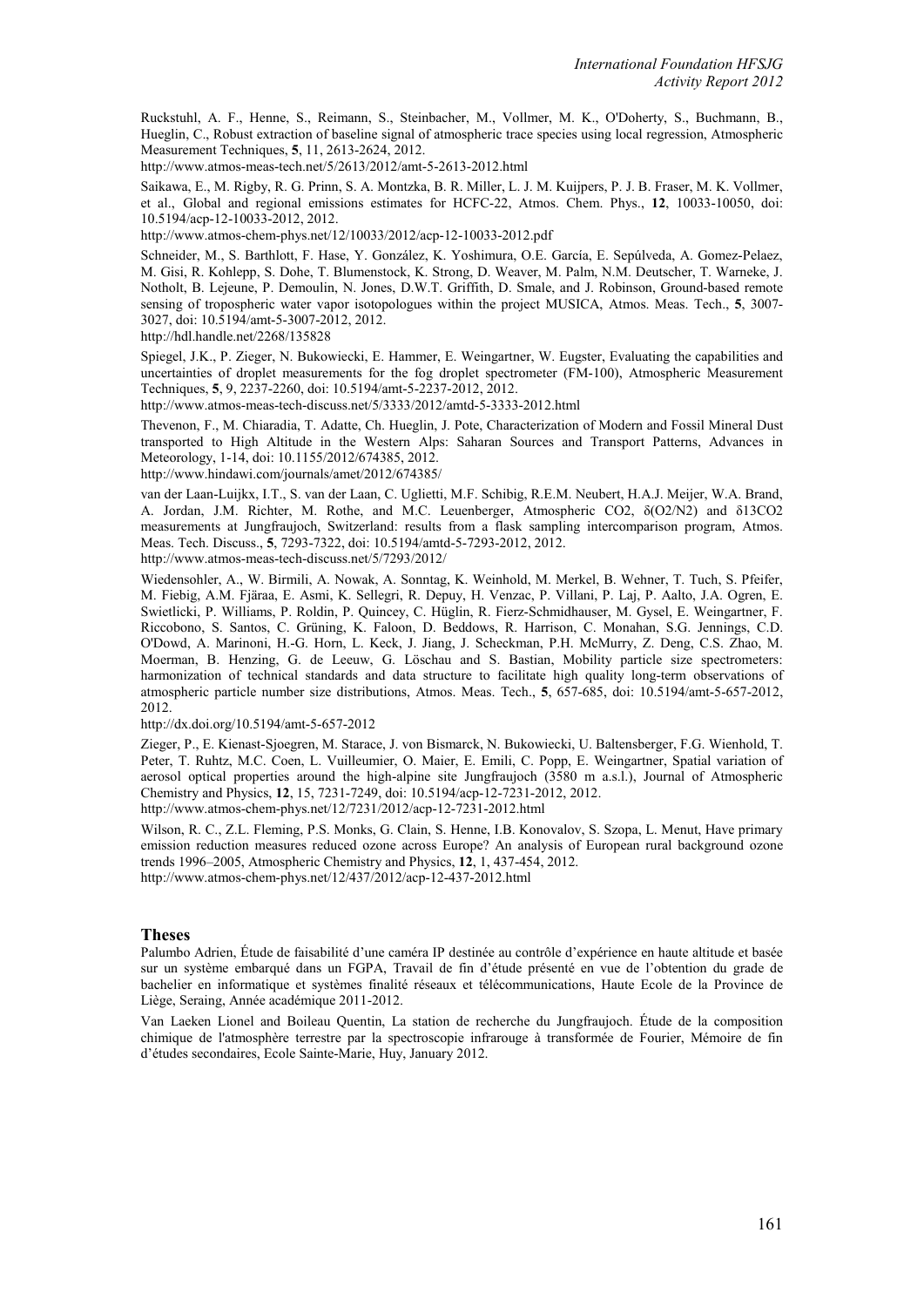### **Conference presentations / Posters**

Amitrano, D., S. Gruber, L. Girard, Cryo-induced cracking in high-alpine rock-wall, evidences from acoustic emissions monitoring, European Geophysical Union, General Assembly, Vienna, Austria, 2012.

Argandoña, E.G., H. Bengoetxea, S. Bulnes, R. Ledezma, N. Ortuzar, I. Rico-Barrio, J.V. Lafuente, Environmental enrichment reverts the cognitive effects of altitude hypoxia inducing changes at the neurogliovascular unit, 74th Annual Meeting of the Swiss Society for Anatomy, Histology, and Embryology 2012, F1000 Posters 2012, 3: 1302, Zurich, Switzerland, September 7, 2012. <http://f1000.com/posters/browse/summary/1092456>

Argandoña, E.G., H. Bengoetxea, S. Bulnes, R. Ledezma, N. Ortuzar, I. Rico-Barrio, J.V. Lafuente, Physical exercise mediates neuroprotective responses to the effects of altitude hypoxia at the neurogliovascular unit, 8th FENS Forum of Neuroscience 2012, F1000 Posters 2012, 3: 1043, Barcelona, Spain, July 14-18, 2012. <http://f1000.com/posters/browse/summary/1092145>

Bader, W., E. Mahieu, B. Bovy, B. Lejeune, P. Demoulin, and C. Servais, First retrievals of methanol (CH<sub>3</sub>OH) above Jungfraujoch (46.5ºN): Optimization of the retrieval strategy and information content, poster presentation at the "Journée des doctorants UNITER", Université Libre de Bruxelles, Belgique, December 10, 2012. http://hdl.handle.net/2268/135878

Bader, W., A. Perrin, D. Jacquemart, J.J. Harrison, G.C. Toon, K. Sudo, O.A. Søvde, P. Demoulin, C. Servais, and E. Mahieu, Retrievals of ethane from ground-based high-resolution FTIR solar observations with updated line parameters: determination of the optimum strategy for the Jungfraujoch station, poster presentation at the "11th Atmospheric Spectroscopy Applications" meeting (ASA 2012), united with the "12th HITRAN Conference", Reims, France, August 29-31, 2012.

http://hdl.handle.net/2268/129289

Bader, W., A. Perrin, D. Jacquemart, K. Sudo, H. Yashiro, M. Gauss, P. Demoulin, C. Servais, and E. Mahieu, Retrievals of ethane from ground-based high-resolution FTIR solar observations with updated line parameters: determination of the optimum strategy for the Jungfraujoch station, poster presentation at the "EGU 2012 General Assembly", Vienna, Austria, April 22-27, 2012 and at the 4th Symposium on METEOrology and CLIMatology for PhD students - MeteoClim2012, 2012. http://hdl.handle.net/2268/117067

Bader, W., A. Perrin, D. Jacquemart, K. Sudo, H. Yashiro, O.E. Søvde, P. Demoulin, C. Servais, and E. Mahieu, Retrievals of ethane from ground-based high-resolution FTIR solar observations with updated line parameters: determination of the optimum strategy for the Jungfraujoch station, poster presentation at the "NDACC-IRWG Annual Meeting", Wengen, Switzerland, June 11-15, 2012.

http://hdl.handle.net/2268/124230

Brockmann E. et al., National Report of Switzerland and Geodetic control surveys at the Geostation Zimmerwald, swisstopo-report 12-07, EUREF'12: Paper contributions to the EUREF-Symposium in Paris, France, June 6-8, 2012.

http://www.swisstopo.admin.ch/internet/swisstopo/de/home/docu/pub/geodesy/report.parsys.70206.downloadList. 45836.DownloadFile.tmp/report1207.pdf

Brunner D., Estimation of air pollutant and GHG sources using Lagrangian and Eulerian models, Chinese Academy of Sciences seminar, Beijing, China, April 27, 2012.

Brunner, D., The evolution of methyl bromide and other halocarbon emissions in Europe estimated by an extended Kalman filter, 2012 ACCENT-IGAC-GEIA Conference, Toulouse, France, June 11-13, 2012.

Buchmann, B., S. Reimann, Atmospheric measurements for emission estimation: Real-world Emission Verification of Halogenated Greenhouse Gases, SBSTA Science meeting, Bonn, Germany, May 13, 2012.

Bütikofer, R. and E.O. Flückiger, Differences in published characteristics of GLE60 and their consequences on computed radiation dose rates along selected flight paths, 23rd European Cosmic Ray Symposium, Moscow, Russia, Conference Proceedings, 2012.

Cubison M., R. Fröhlich, J. Slowik, A. Prévôt, U. Baltensperger, U. Rohner, M. Gonin, J. Kimmel, D. Worsnop and J. Jayne*,* A novel compact aerosol mass spectrometer - the ToF-ACSM: Instrument performance and first field deployment*,* AAAR 31st Annual Conference, Minneapolis, Minnesota, USA, October 08-12, 2012.

De Mazière, M, K. Hocke, A. Richter, S. Godin-Beekmann, S. Henne, T. Blumenstock, S. Niemeijer, and E. Mahieu, NORS: Demonstration Network Of ground-based Remote Sensing Observations in support of the GMES Atmospheric Service, poster presentation at the 12th International Global Atmospheric Chemistry (IGAC) Science Conference, Beijing, China, September 17-212012.

http://hdl.handle.net/2268/131119

Demoulin, P., E. Mahieu, C. Servais, B. Lejeune, W. Bader, G. Roland, R. Zander, K.A. Walker, P.F. Bernath, M. Van Roozendael, and F. Hendrick, Long-term trends of NOy above northern mid-latitudes as inferred from Jungfraujoch, HALOE and ACE-FTS infrared solar observations, poster presentation at the Quadrennial Ozone Symposium QOS 2012, Toronto, Canada, August 27–31, 2012.

http://larss.science.yorku.ca/QOS2012pdf/5997.pdf

Emmenegger, L., J. Mohn, P. Sturm, S. Henne, P. Wunderlin, J. R. Köster, S. Eyer and B. Tuzson, Application of direct absorption mid IR laser spectroscopy for isotope specific detection of greenhouse gases, 15<sup>th</sup> International Conference on Laser Optics, St. Petersburg, Russia, June 25-29, 2012.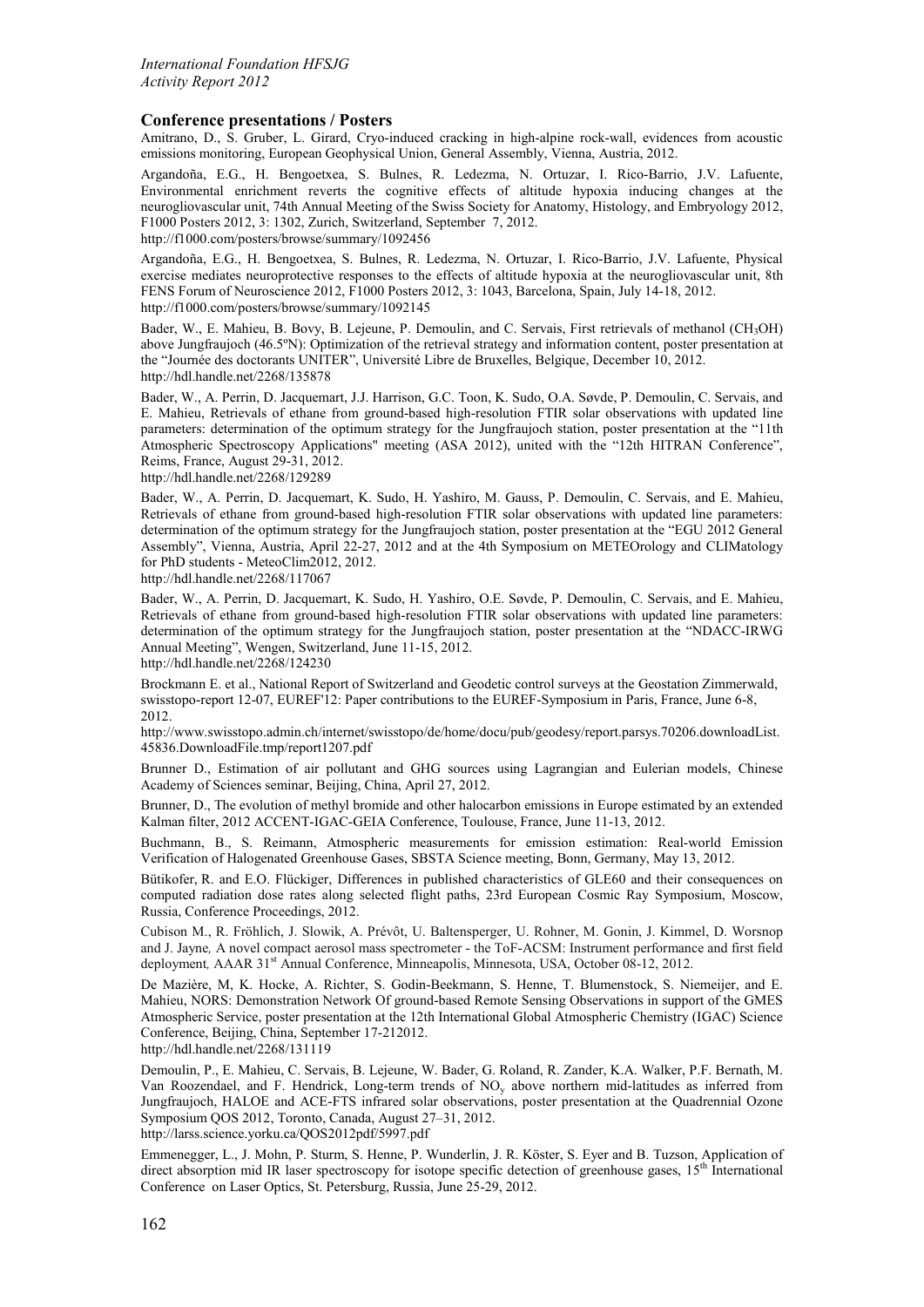Fröhlich R., M. Cubison, J. Slowik, A. Prévôt, U. Baltensperger, U. Rohner, M. Gonin, J. Kimmel, D. Worsnop and J. Jayne*,* A novel compact aerosol mass spectrometer - the ToF-ACSM: Instrument performance and first field deployment*,* European Aerosol Conference (EAC), Granada, Spain, September 02-07, 2012.

Girard, L., S. Gruber, S. Weber, J. Beutel, Continuous monitoring of near-surface damage in a freezing rock-wall, 10<sup>th</sup> Swiss Geoscience Meeting, Bern, Switzerland, 2012.

Gruber, S., L. Girard, D. Amitrano, J. Beutel, S. Weber, Can improved understanding of frost cracking help anticipating focal zones for rockfall from degrading permafrost?, The Geological Society of America, Annual meeting, Charlotte, North Carolina, USA, 2012.

Henneberger J., O. Stetzer, U. Lohmann, Field measurements of the microstructure of mixed-phase clouds,  $16<sup>th</sup>$ International Conference on Clouds and Precipitation, ICCP-2012, Leipzig, Germany, July 30 – August 3, 2012.

Hueglin, C., Measurements of ambient air in Switzerland (NABEL) and Europe (EMEP), HS\_Course Oeschgerzentrum/Medizinische Fakultät Uni Bern/Empa, Dübendorf, Switzerland, January 23-26, 2012.

Iori, M., Test of a new concept of EAS detector for UHE neutrinos, European Cosmic Ray Conference, Moscow, Russia, July, 2012.

Kienast-Sjögren E. et. al, Lidar measurements of cirrus cloud properties at the high alpine research station Jungfraujoch, International Symposium on Tropospheric Profiling, Oral Presentation, L'Aquila, Italia, September, 2012.

Kienast-Sjögren E. et. al, Lidar measurements of cirrus cloud properties at the high alpine research station Jungfraujoch, International Conference on Clouds and Precipitation, Poster Presentation, Leipzig, Germany, July 2012.

Kienast-Sjögren E. et. al, Lidar measurements of cirrus cloud properties at the high alpine research station Jungfraujoch, WMO Cloud Modeling Workshop, Oral Presentation, Warsaw, Poland, July 2012.

Kolonjari, F., E. Mahieu, K.A. Walker, Y. Kasai, A. Kagawa, R. Lindenmaier, R.L. Batchelor, K. Strong, C.D. Boone, and P.F. Bernath, Validation of ACE-FTS using ground-based FTIR measurements of CFC-11, CFC-12 and HCFC-22, poster presentation at the 2012 Summer School in Arctic Atmospheric Science, Alliston, Canada, July 23-27, 2012.

http://hdl.handle.net/2268/130119

Lejeune, B., E. Mahieu, P. Demoulin, C. Servais, W. Bader, B. Bovy, O. Flock, R. Zander, and G. Roland, Trend evolution of carbonyl sulfide above Jungfraujoch deduced from ground-based FTIR and ACE-FTS satellite observations, oral presentation at the *"ACE Science Team Meeting"*, University of Waterloo, Waterloo, ON, Canada, May 23-24, 2012.

http://hdl.handle.net/2268/123804

Lejeune, B., E. Mahieu, M. Schneider, F. Hase, C. Servais, and P. Demoulin, Long-term series of tropospheric water vapour amounts and HDO/H2O ratio profiles above Jungfraujoch, poster presentation at the "EGU 2012 General Assembly", Vienna, Austria, April 22-27, 2012.

http://hdl.handle.net/2268/117439

Mahieu, E., the GIRPAS- and the ACE-teams, Post-peak trend in inorganic chlorine (Cl<sub>y</sub>) from Jungfraujoch, ACE-FTS and HALOE infrared solar observations, oral presentation at the "ACE / SAGE III-ISS International Workshop", Old Dominion University, Norfolk, VA, USA, October 15-17, 2012. http://hdl.handle.net/2268/132600

Mahieu, E., W. Bader, B. Bovy, B. Lejeune, C. Vigouroux, P. Demoulin, C. Servais, G. Roland, and R. Zander, Retrieval of methanol (CH<sub>3</sub>OH) from the high-altitude Jungfraujoch station (46.5°N): preliminary total column time series, long-term trend and seasonal modulation, poster presentation at the "NDACC-IRWG Annual Meeting", Wengen, Switzerland, June 11-15, 2012.

http://hdl.handle.net/2268/124069

Mahieu, E., W. Bader, B. Lejeune, C. Vigouroux, P. Demoulin, C. Servais, G. Roland, and R. Zander, Seeking for the optimum retrieval strategy of methanol (CH<sub>3</sub>OH) using ground-based high-resolution FTIR solar observations recorded at the high-altitude Jungfraujoch station (46.5ºN), poster presentation at the "EGU 2012 General Assembly", 22-27 April 2012, Vienna, Austria, April 22-27, 2012. http://hdl.handle.net/2268/116957

Parrish, D. D., K.S. Law, J. Staehelin, R. Derwent, O.R. Cooper, H. Tanimoto, A. Volz-Thomas, S. Gilge, H.-E. Scheel, M. Steinbacher, E. Chan, Earlier seasonal maximum in lower tropospheric ozone at northern mid-latitudes, 2012 AGU Fall Meeting, San Francisco, USA, December 3-7, 2012.

Pastel, M., S. Godin-Beekmann, E. Mahieu, P. Demoulin, and K. Hocke, A new methodology for integrating ground-based ozone profile data, poster presentation at the Quadrennial Ozone Symposium QOS 2012, Toronto, Canada, August 27–31, 2012.

http://larss.science.yorku.ca/QOS2012pdf/6009.pdf

Rea, S. P., M. Renker, B.P. Moyna, D. Gerber, M. Whale, A. Murk, First-light atmospheric observations with a 340 GHz sideband-separating Schottky diode receiver, 37th International Conference on Infrared, Millimeter, and Terahertz Waves (IRMMW-THz), doi: 10.1109/IRMMW-THz.2012.6380381, September, 2012.

Reimann, S., Global and Regional F-gas emissions, SPARC-SSC meeting, Zuerich, Switzerland, February 9, 2012.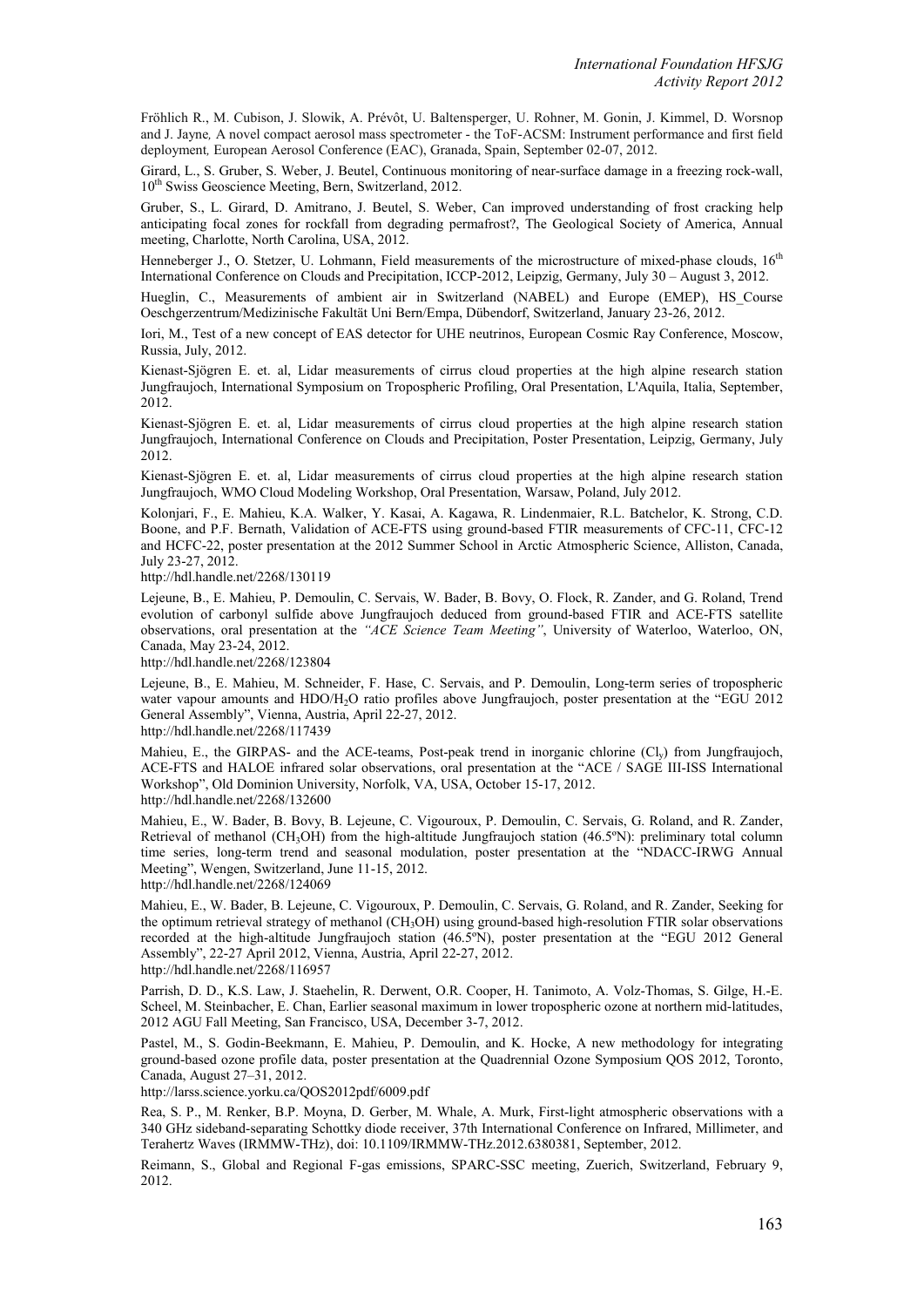Reimann, S., Re-evaluation of lifetime of ozone-depleting substances, SPARC/ESRL/NOAA annual meeting, Boulder, USA, May 17, 2012.

Reimann, S., VOCs in AGAGE, VOC WMO expert meeting, York, UK, September 12, 2012.

Reimann, S., Evolution of Emissions of Ozone Depleting Substances in Europe, 25th Anniversary of the Montreal Protocol, WMO, Geneva, Switzerland, November 11, 2012.

Servais C. and Roland G., Soixante ans de spectroscopie solaire et atmosphérique depuis le Jungfraujoch, Swiss Academy of Sciences, Les chercheurs de l'extrême, Interlaken, Switzerland, October 25-26, 2012. http://kongress12.scnat.ch/f/jahreskongress/praesentationen/

Steinbacher, M., Long-term continuous ground-based in-situ trace gas observations at Jungfraujoch, NDACC-IRWG/TCCON 2012 Meeting, Wengen, Switzerland, June 11-13, 2012.

Steinbacher, M., Neues von der DACH-Station Jungfraujoch, Sitzung der GAW-DACH-Arbeitsgruppe, Munich, Germany, September 12-13, 2012.

Steinbacher, M., Ozone in the free troposphere - Results from recent JFJ studies, Sitzung der GAW-DACH-Arbeitsgruppe, Munich, Germany, September 12-13, 2012.

Sturm, P., B. Tuzson, S. Henne, and L. Emmenegger, Tracking isotopic signatures of CO<sub>2</sub> at Jungfraujoch with high-precision laser spectroscopy: analytical improvements, calibration and exemplary results, Joint European Stable Isotope Users group Meeting (JESIUM 2012), Leipzig, Germany, September 02-07, 2012.

Sturm, P., B. Tuzson, S. Henne, and L. Emmenegger, Tracking isotopic signatures of CO<sub>2</sub> at Jungfraujoch with high-precision laser spectroscopy, Fall Meeting of the Swiss Chemical Society, Zürich, Switzerland, September 13, 2012.

Vigouroux, C., M. De Mazière, P. Demoulin, C. Servais, F. Hase, T. Blumenstock, R. Kohlhepp, S. Barthlott, O. García, M. Schneider, J. Mellqvist, G. Personn, M. Palm, J. Notholt, J. Hannigan, and M. Coffey, Ozone tropospheric and stratospheric trends (1995-2011) at six ground-based FTIR stations (28ºN to 79ºN), poster presentation at the Quadrennial Ozone Symposium QOS 2012, Toronto, Canada, August 27–31, 2012. http://larss.science.yorku.ca/QOS2012pdf/6018.pdf

Weber, S., S.Gruber, L. Girard, J. Beutel, Acoustic emission measurement system to investigate rock damage driven by freezing, 10th Int. Conference on Permafrost, Salekhard, Russia, 2012.

Weber, S., S. Gruber, L. Girard, J. Beutel, Let rock crack, let crack rocks, AK Permafrost meeting, Potsdam, Germany, 2012.

Weber, S., S. Gruber, L. Girard, Design of a Measurement Assembly to Study In-Situ Rock Damage Driven by Freezing, in Proceedings of the tenth international conference on Permafrost, Russia, June 2012.

Yilmaz, A., A. Aydemir, H. Denizli, M. Iori, Test Results of Low-Level Discriminator Board for TAUWER Experiment, Turkish Physical Society, 29<sup>th</sup> International Physics Congress, Bodrum, Turkey, September 5-8, 2012.

### **Books / Edited Books**

Beer, J., K.G. McCracken, R. von Steiger, Cosmogenic Radionuclides: Theory and Applications in the Terrestrial and Space Environments, Springer-Verlag, 2012.

Häberlin H., Photovoltaik - Strom aus Sonnenlicht für Verbundnetz und Inselanlagen, Electrosuisse-Verlag, ISBN 978-3-905214-62-8, 2012.

Häberlin H., Photovoltaics - System Design and Practice, John Wiley&Sons Ltd., ISBN 978-1-119-99285-1, 2012.

Schneider, M., P. Demoulin, R. Sussmann, and J. Notholt, Fourier Transform Infrared Spectrometry, Chapter 6 in Monitoring Atmospheric Water Vapor: Ground-Based Remote Sensing and In-Situ Methods, ISSI Scientific Report Series, **vol. 10**, ISBN 978-1-4614-3908-0, Springer New York, 2012. <http://link.springer.com/book/10.1007/978-1-4614-3909-7/page/1>

# **Popular publications and presentations**

Mahieu, E., Atmosphère? Atmosphère!, interview of E. Mahieu in Athena, **277**, 38-41, January, 2012. http://recherche-technologie.wallonie.be/servlet/Repository/athena-277.pdf?IDR=11102&EXT=PDF

Schnee, Gletscher und Permafrost 2010/2011 (Snow, Glaciers and Permafrost 2010/2011), Die Alpen/Les Alpes, 8/2012.

Häberlin H., Wie mit PV-Strom durch den Winter?, Elektrotechnik, **1**, 44-49, 2012. http://www.pvtest.ch/index.php?id=393